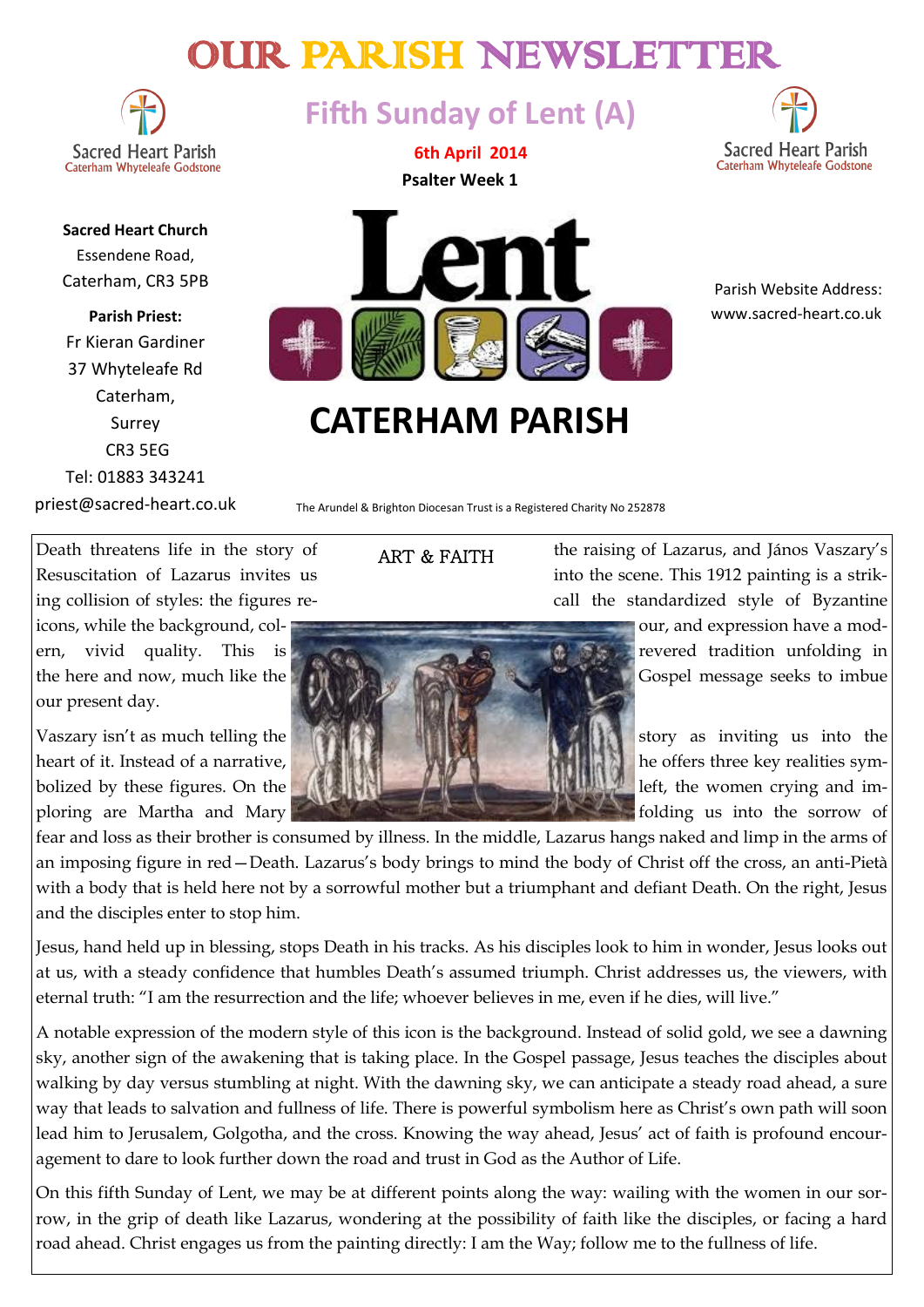# **WHAT'S ON IN THE PARISH THIS WEEK**

- Sun: Children's Liturgy 9am & 10:30am Masses Teas/Coffee: after 9 am & 10.30 Mass (Isabel & Elisa Labonte)
- Mon: Tea/Coffee after 10 am Mass in Old Hall. Final Chapter of Verbum Dei at 10.30 am



Fri: Parish Social Club open from 7.30 - 10.30

Sun: Palm Sunday Teas/Coffee after 10.30 am (Sue & Mark Fanthome)



Next Sunday marks the beginning of Holy Week. Palms will be blessed and distributed at every Mass. The 10.30 am Mass will start in the Centenary Hall and will have a Procession of sorts back to the Church. At this Mass the children will play a prominent role. In order to facilitate the procession, car park restrictions may apply.

#### **Parish Community Reconciliation Service**

The annual Easter Preparation Parish Reconciliation Service, which has grown to be immensely popular in the manner in which we do it here, takes place next Sunday at 3.30 pm. Fr Rory Kelly will be in assistance and will also hear private Confessions in the box when the Service is over for those who wish to celebrate the Sacrament in the more traditional form. The Church asks each Baptised Catholic to go to Confession and Communion at least once between Ash Wednesday and Trinity Sunday. Please encourage your children of all ages who are eligible to come and celebrate this Sacrament with us also. A soul purified from sin is the greatest gift we can give to the Lord this Easter.

### **Parish Retreat**

Why not avail of this opportunity to set aside some quiet time and join the Parish Retreat next Sunday from 11.30 am - 3.30 pm to prepare spiritually for Holy Week and Easter . Collect in the Bar after the 10.30 am Mass. Bring a packed lunch. Soft drinks provided. Queries to Gemma 342508.

*Eucharistic Ministers will renew their commitment for another year during the Holy Thursday Mass at 8 pm.* 

# **Good Friday Children's Stations of the Cross**

There will be a dedicated children's Stations of the Cross on Good Friday - 18th April at 11am to approx. 12 noon in the Centenary Hall. Parents are welcome to stay. However if you would like to attend the Adult Stations of the Cross in the main church you collect your children at the end. If the children would like to dress up, please come dressed as a disciple. If you have any questions please contact Mirella on mdm99@tesco.net or Charlotte on charlottetorre@yahoo.com

#### **APF Red Boxes**

Would all promoters please collect the contents of the red boxes from their members and either leave it in the presbytery clearly marked with your name and a phone number or hand it to me by 27 April. Would any one in the parish who has a red box but does not have a promoter to collect their money please contact me. Moyra Brohier 342928, Local Secretary, APF Red Boxes.

#### **"Come on down"**

The Centenary Hall was filled to capacity last Saturday evening when many of us came together in a spirit of fun and friendship to raise money for those in financial need in our parish. Special word of thanks to Mel and Owen Flaherty for inspiring and organising the event and to the comperes for the evening , the enigmatic Mike Lilley, Martin Kemp and Tash Palmer. Thanks also to those who helped with the , balloon blowing, childcaring, shopping assistance, potato baking, tuna mixing, chilli cooking, kitchen serving, cake baking, jelly setting, sweetie bag filling, raffle prize blagging and salad tossing . This event raised the staggering sum of £1,600.



**Flowers**: Second collection today at all Masses towards the cost of Flowers for the Church at Easter. If you contribute by standing order please use your new Gift Aid envelope for this contribution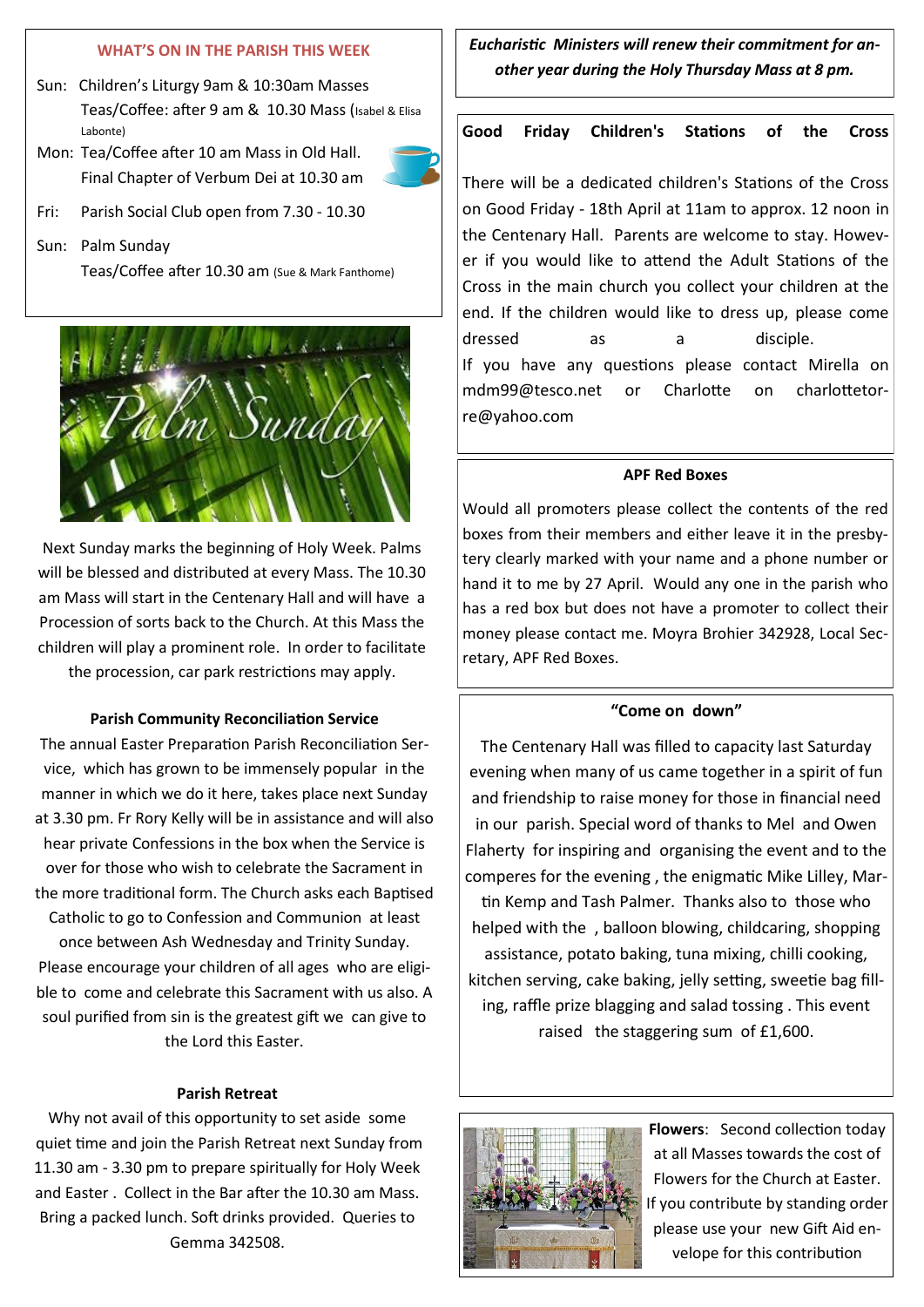### **Pre-Confirmation**

This evening the 29 Students of Pre-Confirmation will sit their test on the 20 Mysteries of the Rosary; The 10 Commandments; The 7 Sacraments; The 14 Stations of the Cross and a general knowledge section on the Church and Morality. They did express how much they enjoyed coming together on Sunday evening for an hour to explore these topics and they were a pleasure and joy to work with. We wish them every blessing. My thanks to Haneefa Persaud who was the other catechist for the Programme.

### *Rehearsal for Palm Sunday*

*Children involved with the Palm Sunday Liturgy are asked to attend the rehearsal on Saturday (12th) from 3-5*

### **Please Note**

The time for the Good Friday evening Liturgy has changed to 7.30 pm start (not 8 as originally advertised).



#### **Church Cleaning**

I would like to invite our younger parishioners between the ages of 12-16 to come and give the church a good clean for Easter, next Sunday following the

5.15 pm Mass. Buckets, Mobs, Hoovers, Dusters will be provided. All we need is your youthful zest. It should only take 30 minutes or so. Parents are asked to stay and supervise.



5th Caterham (Sacred Heart Scout Group) Race Night is on 25th April at 7 pm in the Centenary Hall. £5 per adult; £2.50 for children.

#### **Wedding**

Kieran Stratton & Laura Thornthon celebrate their Marriage here this Friday at 11 am.

### **New Eucharistic Ministers**

The 10.30 am Mass on Sunday is getting short of Eucharistic Ministers. I may be putting my hand on your shoulder after Mass today requesting your participation in this Ministry. None of us, Priests nor Lay Ministers ever feel worthy but the Catholic Church of today in her generosity, authorises lay people to function as Extra-Ordinary Ministers ,so that all who wish to partake of Christ's Body and Blood at the Eucharist may do so.



# **Prayers are requested for the following persons who are ill or enfeebled.**

Pat Knight; Kathleen & John Saunders; Helen Keogh; Daisy Hill; Connie Cronin; Christopher Browne; Kit Monk; Krista Thompson; Jane Hill; Rosemary Whale;

Leon Kozlowski; Pam Weaver; Jimmy & Bridie Mullen; Jim & Bernie Horrocks; Margaret Robertson; Tess Gully; Heather Tordimah; Jenny Rower; Ken Archer; Elizabeth Daley; Eileen Lattimore; Bryan Smith; Diane Bailey; Rose Knight; Oliver Farrell; Richard Richardson; Seeta Pillay; Ian Lester; Christopher Miles & Pat McCoy; Olive & John Wood; Fabia Tallantire.

Jubilee meetings (Dei Verbum) – as advertised! – after the 5.15 Mass, (about 6.00 pm) in the Centenary Hall. This Sunday, 6th April. Finish by 7.15! Also tomorrow after the 10 am Mass.

# EASTER CARD/ Envelope

Today in the porch is my Easter Card to you all outlining the times of the various Services for Holy Week & Easter. I have also placed a few Easter Offering Envelopes for those planning an early get away so that you won't be deprived of the pleasure of supporting your Priest. This will be my final appeal to your generosity as your Parish Priest.



### **Altar Server Practice**

Practice for Holy Thursday and Good Friday - tomorrow evening at 7 pm

Practice for Holy Saturday is on Tuesday evening at 7 pm.

I would like to appeal especially to older Altar Servers who are now in their early teens to help with this one. Maybe some of the Pre-Confirmation and Confirmation Group might consider helping out ? The Holy Saturday Service is busy and while it's nice to encourage the young ones to come and watch, they do get daunted as there is too much for them to remember. Not being like an ordinary Sunday Mass also makes them nervous.

Both rehearsal in the church.

**Offertory Collection** Sincere thanks for your generosity last weekend: Offertory £703.79 (Gift Aid £370.72)